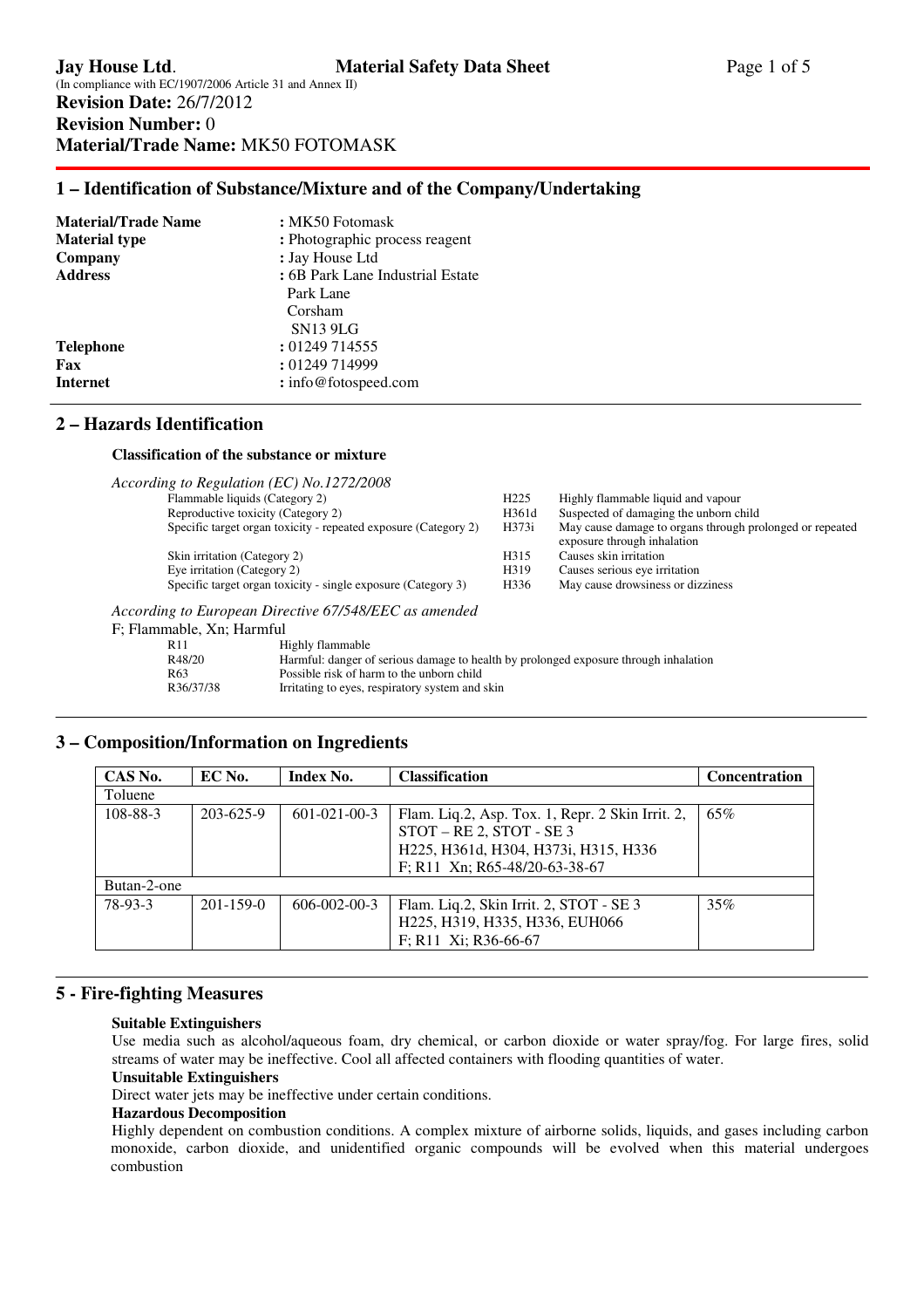## **5 - Fire-fighting Measures (continued)**

### **Special Procedures/information for firefighters**

Do not breathe decomposition products and fumes. Use approved self-contained breathing apparatus. Wear fire retardant clothing. Use water spray to cool containers. Use water fog to disperse vapours and leaks that have not ignited. Prevent runoff from fire control from entering waterways. Large fires should only be dealt with by trained personnel.

## **6 - Accidental Release Measures**

### **Personal Protection and Precautions**

 Use suitable personal protective equipment (refer to Section 8 for details). Avoid breathing vapours. Ensure adequate ventilation. Eliminate all sources of ignition in the vicinity of the spill or released vapour.

### **Environmental Precautions**

Prevent further leakage or spillage if safe to do so. Do not let product enter drains or watercourses. Where feasible and appropriate, remove contaminated soil. Place contaminated materials in disposable containers and dispose of in a manner consistent with applicable regulations.

#### **Containment, Cleaning up and Disposal Considerations**

Absorb in inert material such as sand or non-combustible absorbent granules. Scoop up and place in plastic container to await transfer.

Refer to Section 13 for further information regarding disposal.

## **7 - Handling and Storage**

#### **Handling**

Avoid inhalation of vapour or mist.

#### **Storage**

Keep container tightly closed in a dry and well-ventilated place.

## **8 - Exposure Controls/Personal Protection**

**Occupational Exposure Limit:** 8hrTWA, 3849 mg/m<sup>3</sup>15minSTEL WEL Toluene (Sk)  $600 \text{ mg/m}^3$  8hrTWA, 899 mg/m<sup>3</sup>15minSTEL WEL Butan-2one (Sk)

### **Respiratory Protection**

Use in well ventilated areas. Use mechanical ventilation if possible. If inhalation in is likely then use a respirator with filter type A to Standard EN14593/4, EN405 or equivalent

#### **Hand Protection**

Wear Butyl, PVA or polyethylene gloves to Standard EN 374 (breakthrough time for total immersion in excess of two hours).

### **Eye Protection**

Wear suitable eye protection such as safety glasses or goggles to Standard BS EN 166.

### **Skin Protection**

Wear suitable overalls or apron and change if contaminated. After contact with skin wash off immediately. Wash hands before breaks and immediately after using the product.

## **9 - Physical & Chemical Properties**

**Appearance :** Viscous red liquid **Odour : Characteristic solvent pH :** n/e **Boiling point/range :** 80-111°C **Melting point/range :**<0°C **Flash point :** <23°C **Flammability :** HIGHLY FLAMMABLE **Autoflammability :** 515 - 535°C **Explosive properties :** LEL 1.4%, UEL 12% **Oxidising properties :** None **Vapour pressure: :** n/e **Relative density :** n/e **Solubility :** n/e **Partition Coefficient :** n/e **Vapour Density :** n/e **Viscosity :** n/e **Evaporation rate :** n/e

 $(n/e = not established)$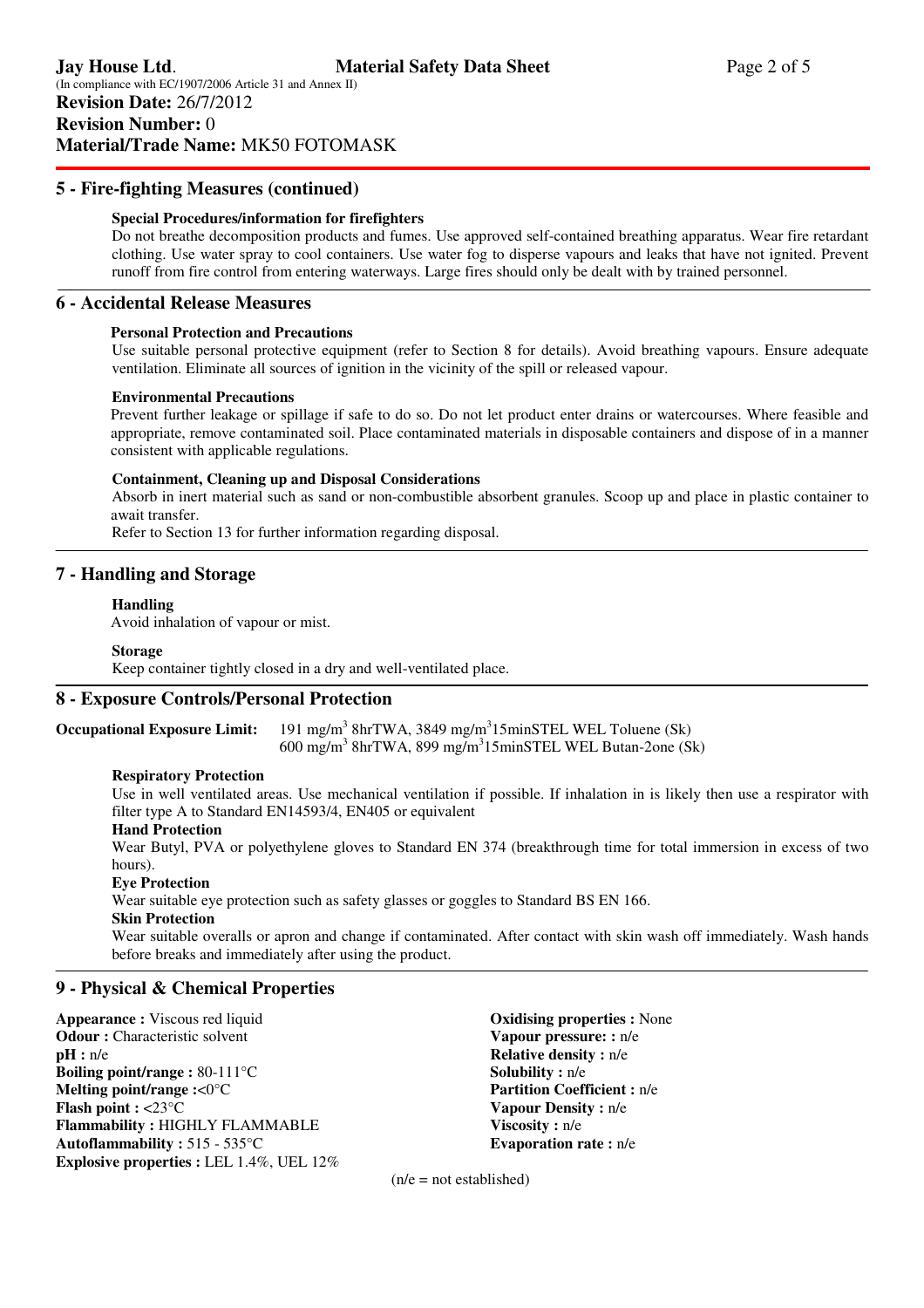## **10 - Stability and Reactivity**

## **Chemical Stability**

 Stable at normal temperatures and under recommended storage conditions. **Conditions to Avoid**  Elevated temperature, sources of ignition and direct sunlight, acidic environments **Materials to Avoid**  Strong oxidising agents, reducing agents **Hazardous Decomposition Products**  No hazardous decomposition products when stored and handled correctly. Contact with strong acids will liberate very toxic hydrogen cyanide gas

### **11 - Toxicological Information**

#### **Acute toxicity**

Low acute toxicity by all routes. **Skin corrosion/irritation**  Skin - Skin irritation **Serious eye damage/eye irritation**  Eyes - rabbit - Severe eye irritation **Respiratory or skin sensitization Germ cell mutagenicity**  No data available No data available No data available

### **Carcinogenicity**

IARC: No component of this product present (as supplied) at levels greater than or equal to  $0.1\%$  is identified as probable, possible or confirmed human carcinogen by IARC.

### **Reproductive toxicity**

Damage to foetus possible. Suspected human reproductive toxicant. Inhalation: Paternal Effects: Spermatogenesis (including genetic material, sperm morphology, motility, and count). Oral: Effects on Embryo or Foetus: Foetotoxicity (except death, e.g., stunted foetus).

No data available. No data available.

**Specific target organ toxicity - single exposure Specific target organ toxicity - repeated exposure** 

#### **Potential health effects**

**Inhalation** May be harmful if inhaled. Causes respiratory tract irritation. Vapours may cause drowsiness and dizziness. **Ingestion** May be harmful if swallowed. Aspiration hazard if swallowed - can enter lungs and cause damage. **Skin** Harmful if absorbed through skin. Causes skin irritation. **Eyes** Causes serious eye irritation.

#### **Signs and Symptoms of Exposure**

Lung irritation, chest pain, pulmonary oedema. Inhalation studies on toluene have demonstrated the development of inflammatory and ulcerous lesions of the penis, prepuce, and scrotum in animals.

### **12 - Ecological Information**

#### **Toxicity**

High concentrations may be harmful to aquatic organisms

**Persistence and degradability Mobility in soil PBT and vPvB assessment Not readily biodegradable.** Expected to be mobile. No data available. Not readily biodegradable. Expected to be mobile.

**Bioaccumulative potential and Community Except Except Except Algorithm Community Community Point Algorithm Community Point Algorithm Community Point Algorithm Community Point Algorithm Community Point Algorithm Community** No data available No data available.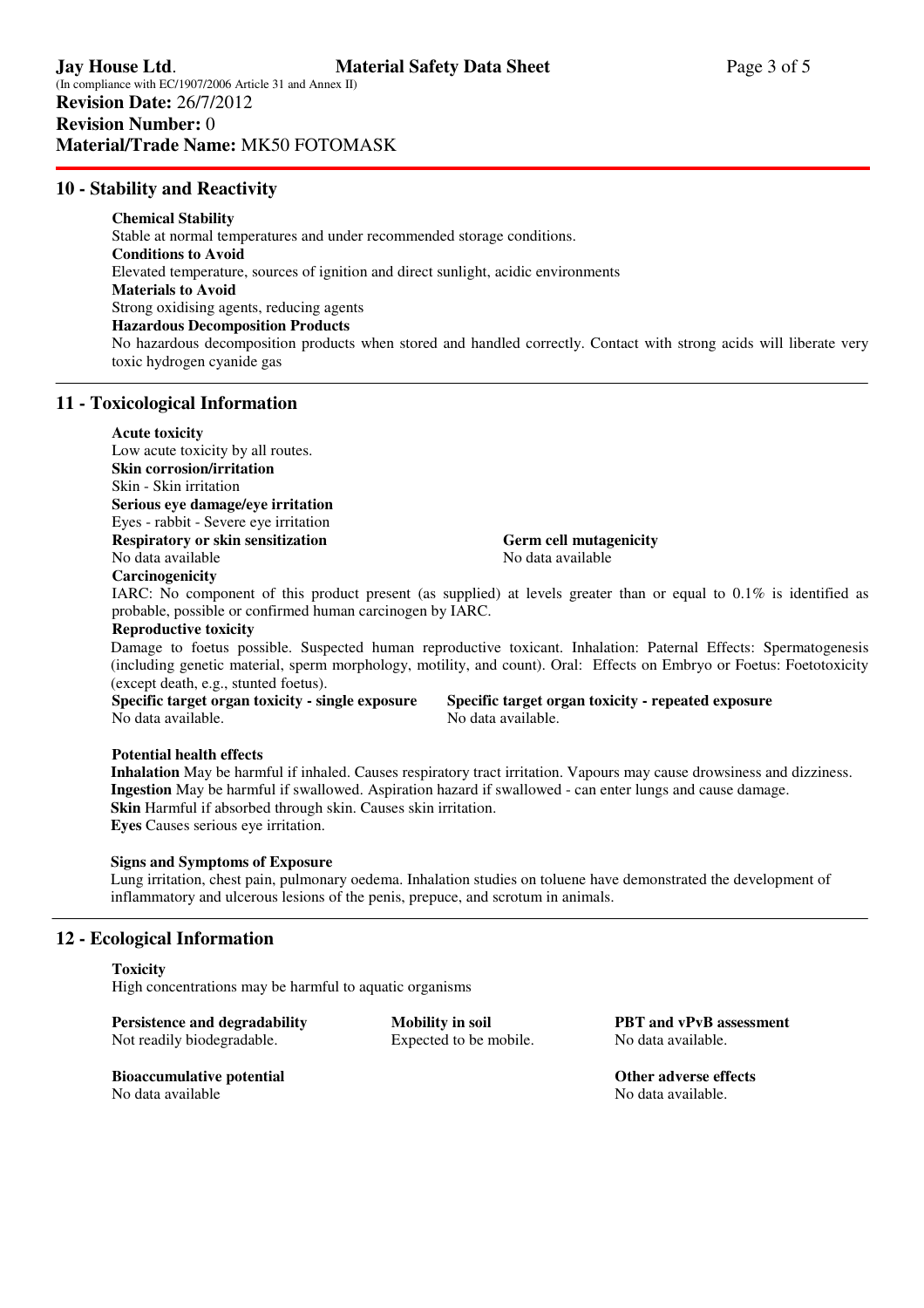## **13 -Disposal Considerations**

### **Product**

Burn in a chemical incinerator equipped with an afterburner and scrubber. Material is classified as hazardous waste under the Hazardous Waste Regulations 2005. Contact a licensed professional waste disposal service to dispose of this material. **Contaminated packaging**  Dispose of as unused product.

## **14 -Transport Information**

| <b>UN/SI Number: 1993</b>   |         |                         |
|-----------------------------|---------|-------------------------|
| IMO:                        | Class 3 | <b>Packing Group II</b> |
| <b>IATA/IACO</b>            | Class 3 | Packing Group II        |
| <b>ADR/RID</b>              | Class 3 | Packing Group II        |
| <b>HAZCHEM/Kemler Code:</b> |         | 3YE/33                  |
| <b>Transport Name:</b>      |         | FLAMMABLE LIQUID, nos   |

## **15 - Regulatory Information**

#### **Label Elements**





Signal Word Danger

#### Hazard Statement(s)

H225 Highly flammable liquid and vapour<br>H361d Suspected of damaging the unborn cl

- H361d Suspected of damaging the unborn child<br>H373i May cause damage to organs through pro
- May cause damage to organs through prolonged or repeated exposure through inhalation
- H315 Causes skin irritation
- H319 Causes serious eye irritation
- H336 May cause drowsiness or dizziness

Precautionary statement(s)

P210 Keep away from heat/sparks/open flames/hot surfaces. - No smoking.

P261 Avoid breathing dust/ fume/ gas/ mist/ vapours/ spray.

P281 Use personal protective equipment as required.

 P305 + P351 + P338 IF IN EYES: Rinse cautiously with water for several minutes. Remove contact lenses, if present and easy to do. Continue rinsing

P301 + P310 IF SWALLOWED: Immediately call a POISON CENTER or doctor/physician.

P331 Do NOT induce vomiting.

### **Other Regulations**

Health & Safety at Work etc. Act 1974

Control of Substances Hazardous to Health Regulations 2002 (as amended)

Chemicals (Hazard Information and Packaging for Supply) Regulations 2009

- Classification, Labelling and Packaging of Substances and Mixtures Regulations 2008 (as amended)
- EH40/2005 Workplace Exposure Limits (as amended)

Environmental Protection Act 1990

Hazardous Waste Regulations 2005 (as amended)